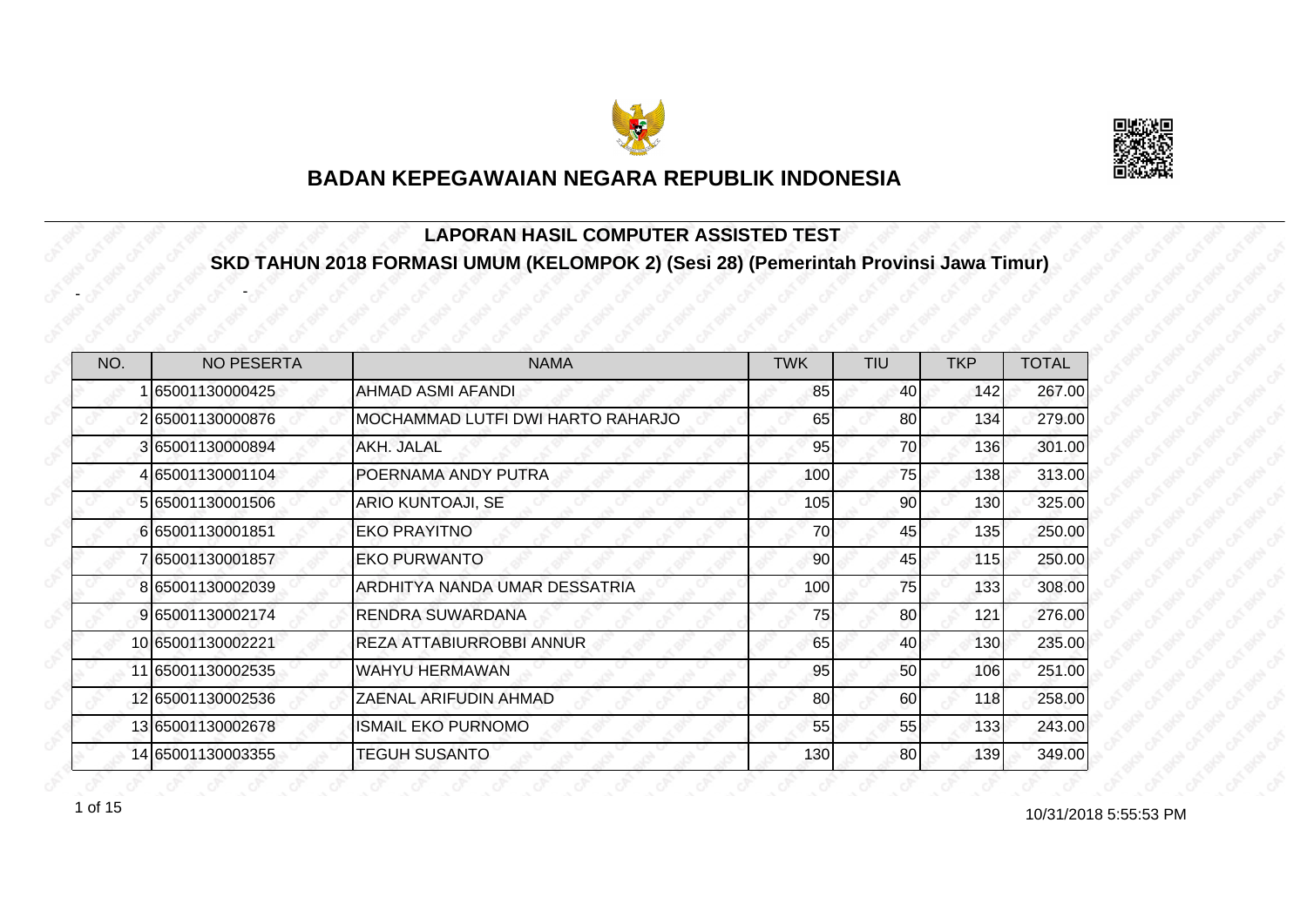



|  | 15 65001130003470 | <b>DONI NOVRITANTO</b>          | 75  | 60  | 122 | 257.00 |
|--|-------------------|---------------------------------|-----|-----|-----|--------|
|  | 16 65001130003617 | <b>AHLUL FAKHRULLAH</b>         | 95  | 55  | 122 | 272.00 |
|  | 17 65001130003618 | <b>INDRA SAPTO NUGROHO</b>      | 65  | 55  | 129 | 249.00 |
|  | 18 65001130003619 | <b>JERY KUNU</b>                | 115 | 80  | 147 | 342.00 |
|  | 19 65001130003633 | ANDIKA DWI FIRMANSYAH           | 70  | 25  | 132 | 227.00 |
|  | 20165001130004520 | ABDUL WAHID                     | 70  | 40  | 138 | 248.00 |
|  | 21 65001130004522 | <b>BAGUS DWI WAHYU RAMADHAN</b> | 75  | 65  | 117 | 257.00 |
|  | 22 65001130004532 | <b>DIMAZ GEMINTANG PUTRA</b>    | 95  | 80  | 129 | 304.00 |
|  | 23 65001130004533 | <b>FAIZ AFANDI</b>              | 90  | 85  | 132 | 307.00 |
|  | 24 65001130004541 | PRAYOGA SEPTIANDI               | 90  | 80  | 123 | 293.00 |
|  | 25 65001130005549 | MOCH. YUSUF ADITYA PRATAMA      | 85  | 80  | 134 | 299.00 |
|  | 26 65001130005726 | <b>GALIH CAHYO WIDODO</b>       | 60  | 55  | 114 | 229.00 |
|  | 27 65001130005980 | <b>ABDUS SHOMAD</b>             | 105 | 80  | 145 | 330.00 |
|  | 28 65001130005983 | ADITYA WICAKSONO                | 110 | 85  | 121 | 316.00 |
|  | 29 65001130005986 | ALFIAN RENDRA PALEFI            | 105 | 95  | 145 | 345.00 |
|  | 30 65001130005988 | RIZALDY HENDRATTA               | 75  | 105 | 148 | 328.00 |
|  | 31 65001130006009 | <b>BAYU PIRMANSAH</b>           | 65  | 50  | 120 | 235.00 |
|  | 32 65001130006032 | OKY ANMABI KOMARULLAH           | 90  | 80  | 131 | 301.00 |
|  | 33 65001130006037 | ROBBY RICKO DWIYANA             | 85  | 70  | 134 | 289.00 |
|  | 34 65001130006039 | TAUFIQ HIDAYAT, SE              | 95  | 70  | 124 | 289.00 |

10/31/2018 5:55:53 PM 2 of 15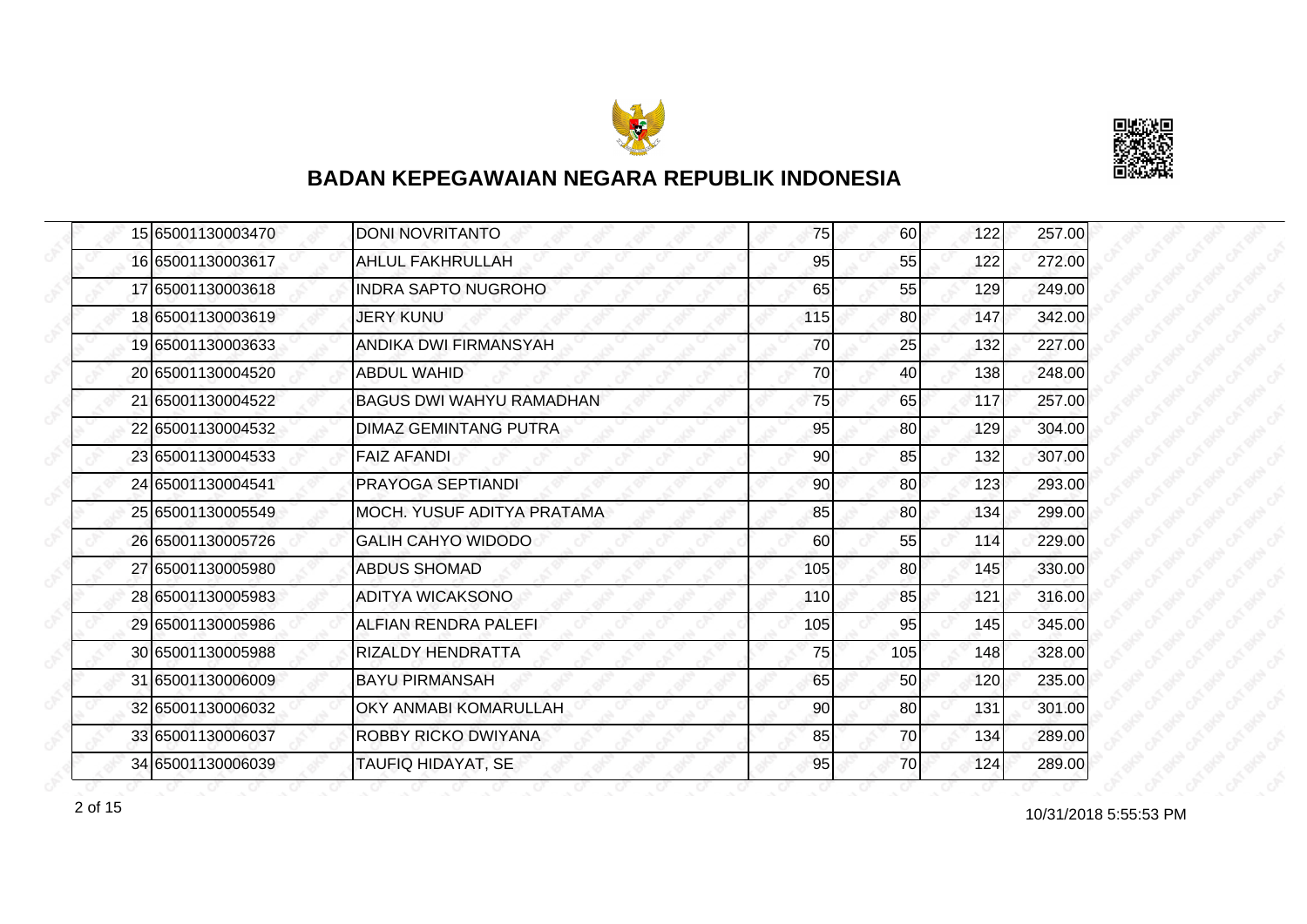



|  | 35 65001130006043 | YASON ADI PURWANTO              | 100 | 60              | 130 | 290.00 |
|--|-------------------|---------------------------------|-----|-----------------|-----|--------|
|  | 36 65001130006083 | <b>DIMAS INDRAYANA PRAKOSO</b>  | 65  | 120             | 128 | 313.00 |
|  | 37 65001130006093 | <b>DANU HADI BASITO</b>         | 85  | 85              | 119 | 289.00 |
|  | 38 65001130006103 | <b>ANDRI KRISTANTO</b>          | 110 | 105             | 136 | 351.00 |
|  | 39 65001130006109 | ALBIANO GUNARISMAN              | 105 | 90 <sub>0</sub> | 137 | 332.00 |
|  | 40 65001130006935 | <b>BENNY SANJAYA</b>            | 100 | 90              | 125 | 315.00 |
|  | 41 65001130006943 | <b>DICKY GLEGAR RIZKY</b>       | 110 | 60              | 128 | 298.00 |
|  | 42 65001130006956 | DWI AGUNG RICKY VENDY           | 60  | 45              | 136 | 241.00 |
|  | 43 65001130006961 | <b>FATKHUL ARIFIN</b>           | 100 | 75              | 124 | 299.00 |
|  | 44 65001130006980 | <b>HEKSI RIAN ADHA</b>          | 80  | 80              | 142 | 302.00 |
|  | 45 65001130007063 | <b>RIZALDI IMAM BUCHORI</b>     | 70  | 65              | 120 | 255.00 |
|  | 46 65001130007084 | TRYANTO HERI PRASETYO UTOMO     | 85  | 80              | 137 | 302.00 |
|  | 47 65001130007261 | FENDY EKO BUDHI HARTONO         | 85  | 90              | 134 | 309.00 |
|  | 48 65001130007372 | ZULFIKAR MOHAMAD DIAH           | 90  | 60              | 120 | 270.00 |
|  | 49 65001130009124 | <b>FERDIAN WIRANTO RAHADI</b>   | 95  | 40              | 133 | 268.00 |
|  | 50 65001130009196 | <b>MOCH. SULISTYO KURNIAWAN</b> | 65  | 40              | 121 | 226.00 |
|  | 51 65001130009200 | <b>MOCHAMMAD FAISAL HAMZAH</b>  | 65  | 35              | 123 | 223.00 |
|  | 52165001130009203 | <b>MOH. SAMSU RIZAL</b>         | 75  | 90              | 109 | 274.00 |
|  | 53 65001130009228 | <b>RIFQI ZUCHAL GHOZALI</b>     | 70  | 85              | 132 | 287.00 |
|  | 54 65001130009417 | IAHVIN SATRIYO PUTRA            | 70  | <b>80</b>       | 119 | 269.00 |

10/31/2018 5:55:53 PM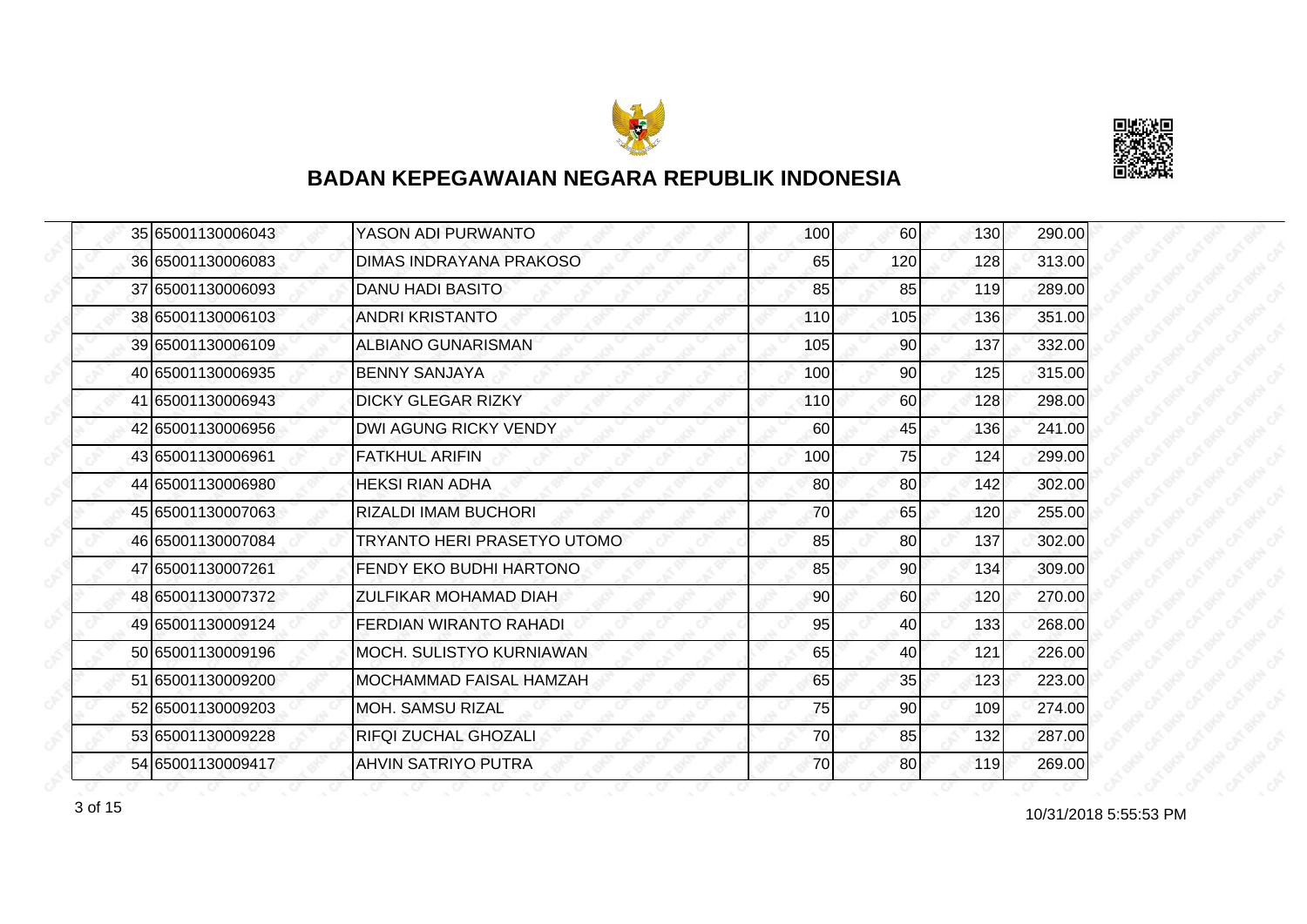



| 55 65001130009418 | <b>ALI MAHMUD</b>                 | 95  | 50              | 128 | 273.00 |
|-------------------|-----------------------------------|-----|-----------------|-----|--------|
| 56 65001130009419 | <b>ARI DWI CAHYONO</b>            | 100 | 55              | 128 | 283.00 |
| 57 65001130009420 | ARSENDHA YOGA SAPUTRA             | 95  | 105             | 137 | 337.00 |
| 58 65001130009422 | FATCHUR AMIEN, SE                 | 125 | 85              | 118 | 328.00 |
| 59 65001130009426 | <b>RAGA HUDORI</b>                | 85  | 105             | 142 | 332.00 |
| 60 65001130009429 | RAMADHAN KURNIA IMAN              | 105 | 80              | 115 | 300.00 |
| 61 65001130009431 | <b>RENALDY RAKHMAN LUTHFI</b>     | 90  | <b>80</b>       | 121 | 291.00 |
| 62 65001130009433 | <b>ROMI YUNIARTA</b>              | 70  | 55              | 138 | 263.00 |
| 63 65001130011231 | RIKO FIRMAWAN ADIXIO, S.E         | 85  | 70              | 129 | 284.00 |
| 64 65001130011289 | <b>AHMAD KHOIRURROMDHON</b>       | 75  | 90              | 124 | 289.00 |
| 65 65001130011290 | <b>ARIZAL FATHONI</b>             | 110 | 70              | 152 | 332.00 |
| 66 65001130011312 | <b>DARMA SETIYAWAN</b>            | 40  | 45              | 113 | 198.00 |
| 67 65001130011315 | <b>DICKY TRI SETIAWAN</b>         | 100 | 65              | 145 | 310.00 |
| 68 65001130011329 | <b>RIZKY ANUGRAH SETIAWAN</b>     | 55  | 60              | 126 | 241.00 |
| 69 65001130012003 | <b>ARIEF AFFANDI</b>              | 105 | 100             | 124 | 329.00 |
| 70 65001130012009 | <b>ARIP NUR HIDAYAT</b>           | 70  | 90 <sub>0</sub> | 131 | 291.00 |
| 71 65001130012019 | <b>DHIKA ROHMAN ANGGARA</b>       | 75  | 90              | 126 | 291.00 |
| 72 65001130012022 | <b>DICKY RIZKIAWAN</b>            | 95  | 115             | 143 | 353.00 |
| 73 65001130012033 | <b>KHUSNI MUBAROK</b>             | 65  | 90              | 128 | 283.00 |
| 74 65001130012042 | <b>KRISTIAN WEDA YOGI NUGROHO</b> | 75  | 85              | 128 | 288.00 |

10/31/2018 5:55:53 PM 4 of 15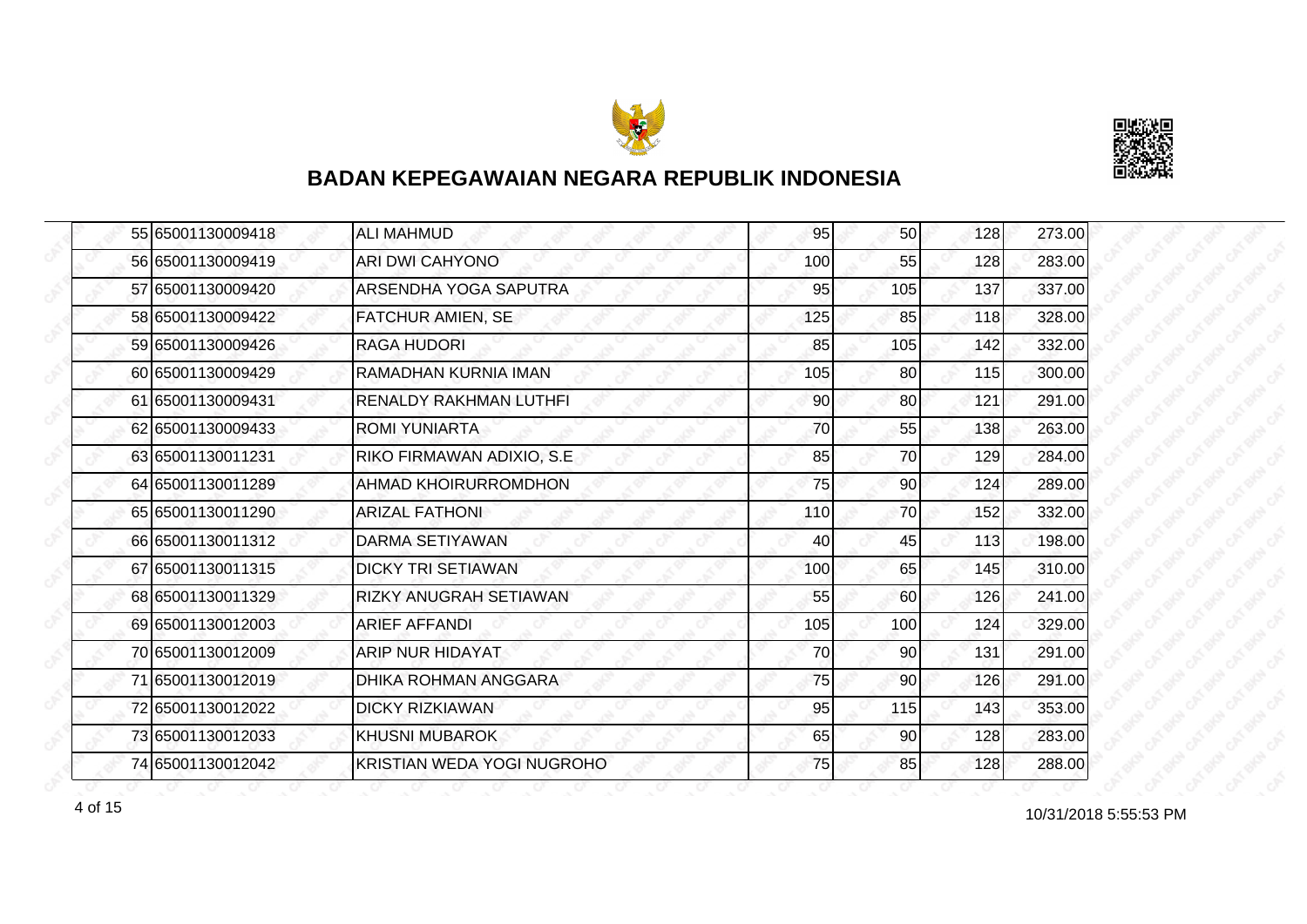



|  | 75 65001130012064 | RIZAL NUR MUHAMMAD             | 70  | 65  | 137 | 272.00 |
|--|-------------------|--------------------------------|-----|-----|-----|--------|
|  | 76 65001130013425 | TAHTA WARDANA                  | 45  | 35  | 127 | 207.00 |
|  | 77 65001130015155 | ANGGRIAN M. FAJRI              | 40  | 65  | 131 | 236.00 |
|  | 78 65001130015173 | ANGGORO YOSIMEGAPUTRA, SE      | 75  | 90  | 138 | 303.00 |
|  | 79 65001130015213 | <b>GALIH PUTRA NUGRAHA</b>     | 105 | 75  | 129 | 309.00 |
|  | 80 65001130015215 | HIKSA PRASETYO                 | 95  | 105 | 131 | 331.00 |
|  | 81 65001130015242 | <b>FARIZ ARWIN ABDULLAH</b>    | 90  | 80  | 150 | 320.00 |
|  | 82 65001130015294 | YOGHA DWIKO HERMAWAN           | 65  | 65  | 129 | 259.00 |
|  | 83 65001130015300 | <b>MOCH. JAINUL ROPIK</b>      | 70  | 75  | 134 | 279.00 |
|  | 84 65001130015305 | MERZA AFIDA KARUNIARDHI        | 95  | 95  | 131 | 321.00 |
|  | 85 65001130015354 | <b>ABDULLAH</b>                | 50  | 60  | 109 | 219.00 |
|  | 86 65001130015359 | <b>AGUNG HARIO NUGROHO</b>     | 80  | 90  | 122 | 292.00 |
|  | 87 65001130015369 | <b>DIEGO ADI TYAS SUSANTO</b>  | 100 | 90  | 128 | 318.00 |
|  | 88 65001130015375 | <b>FAIZAL RIZKHI DITARA</b>    | 130 | 65  | 124 | 319.00 |
|  | 89 65001130015380 | FIRDHAUS DANNY FEBRIANSAH      | 90  | 100 | 128 | 318.00 |
|  | 90 65001130015387 | <b>INDRAWAN BAGOES PERMANA</b> | 55  | 55  | 130 | 240.00 |
|  | 91 65001130015426 | <b>QOYYUM MEDIA PUTRA</b>      | 55  | 85  | 137 | 277.00 |
|  | 92 65001130015494 | CHRISTIAWAN EKA ARIANTO        | 70  | 55  | 75  | 200.00 |
|  | 93 65001130015496 | DENNY PUJI MULYANTO            | 110 | 70  | 131 | 311.00 |
|  | 94 65001130015499 | <b>DWI SISWANTO</b>            | 75  | 60  | 139 | 274.00 |

for the 10/31/2018 5:55:53 PM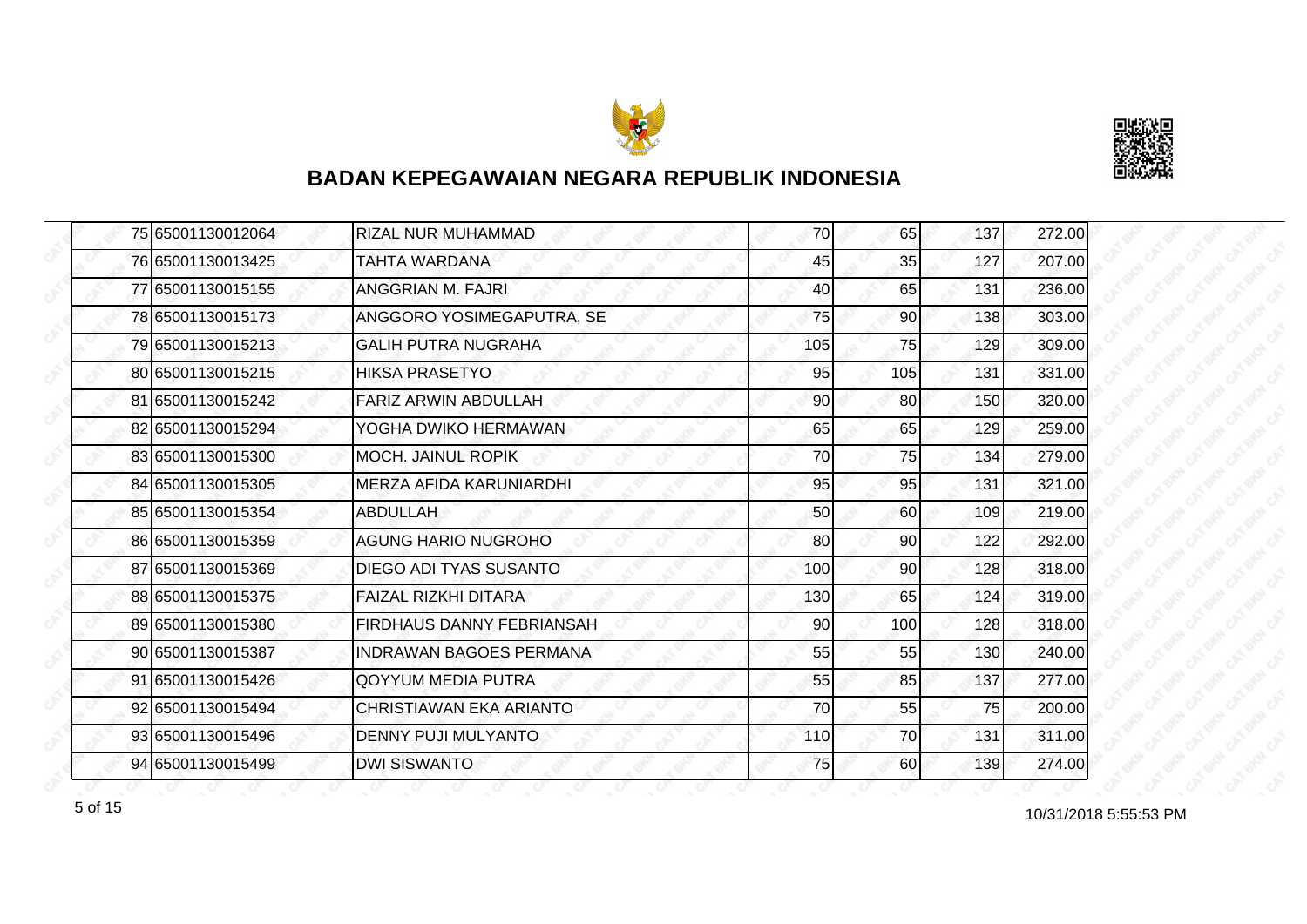



| 95 65001130015511  | <b>TEGUH NOVRIYANTO</b>     | 80  | 80 | 134 | 294.00 |
|--------------------|-----------------------------|-----|----|-----|--------|
| 96 65001130015512  | SONY ADIWIJAYA              | 85  | 55 | 121 | 261.00 |
| 97 65001130016997  | TRIO ADITYA KINANDA         | 60  | 60 | 127 | 247.00 |
| 98 65001130017010  | <b>ASFIN PRASETIA</b>       | 110 | 95 | 137 | 342.00 |
| 99 65001130017037  | <b>TEDDY ALDWIN LEONARD</b> | 70  | 70 | 138 | 278.00 |
| 100 65001130017040 | <b>ADI SUGIANTO</b>         | 75  | 95 | 132 | 302.00 |
| 101 65001130017043 | <b>ARGHO PRIHANANTYO</b>    | 65  | 70 | 121 | 256.00 |
| 102165001130017047 | <b>FERGI DWI SUCAHYO</b>    | 65  | 55 | 122 | 242.00 |
| 103 65001130017072 | <b>FATIH MUBAROK</b>        | 115 | 95 | 128 | 338.00 |
| 104 65001130017091 | M. IWAN KURNIAWAN           | 80  | 70 | 125 | 275.00 |
| 105 65001130017118 | YUNANDA TRI HARDIKA         | 80  | 50 | 137 | 267.00 |
| 106 65001230000111 | <b>DIAH RATNASARI</b>       | 75  | 40 | 134 | 249.00 |
| 107 65001230000610 | FIRSTY IRMA YUSTIANAH       | 55  | 45 | 129 | 229.00 |
| 108 65001230000643 | FITRI PUJI ASTUTIK          | 85  | 75 | 112 | 272.00 |
| 109 65001230000718 | AROFAHTUL WULANDARI         | 110 | 70 | 145 | 325.00 |
| 110 65001230000732 | <b>ARTA NENGSI SIANIPAR</b> | 75  | 45 | 133 | 253.00 |
| 111 65001230000826 | FARIDA RAKHMAWATI           | 95  | 95 | 119 | 309.00 |
| 112 65001230000900 | APRILIA IGA PERDANA         | 85  | 65 | 131 | 281.00 |
| 113 65001230000969 | <b>GITA SARI SANASTUTI</b>  | 85  | 70 | 123 | 278.00 |
| 114 65001230001126 | ANDITA VINDI PRATAMA        | 95  | 75 | 136 | 306.00 |

10/31/2018 5:55:53 PM 6 of 15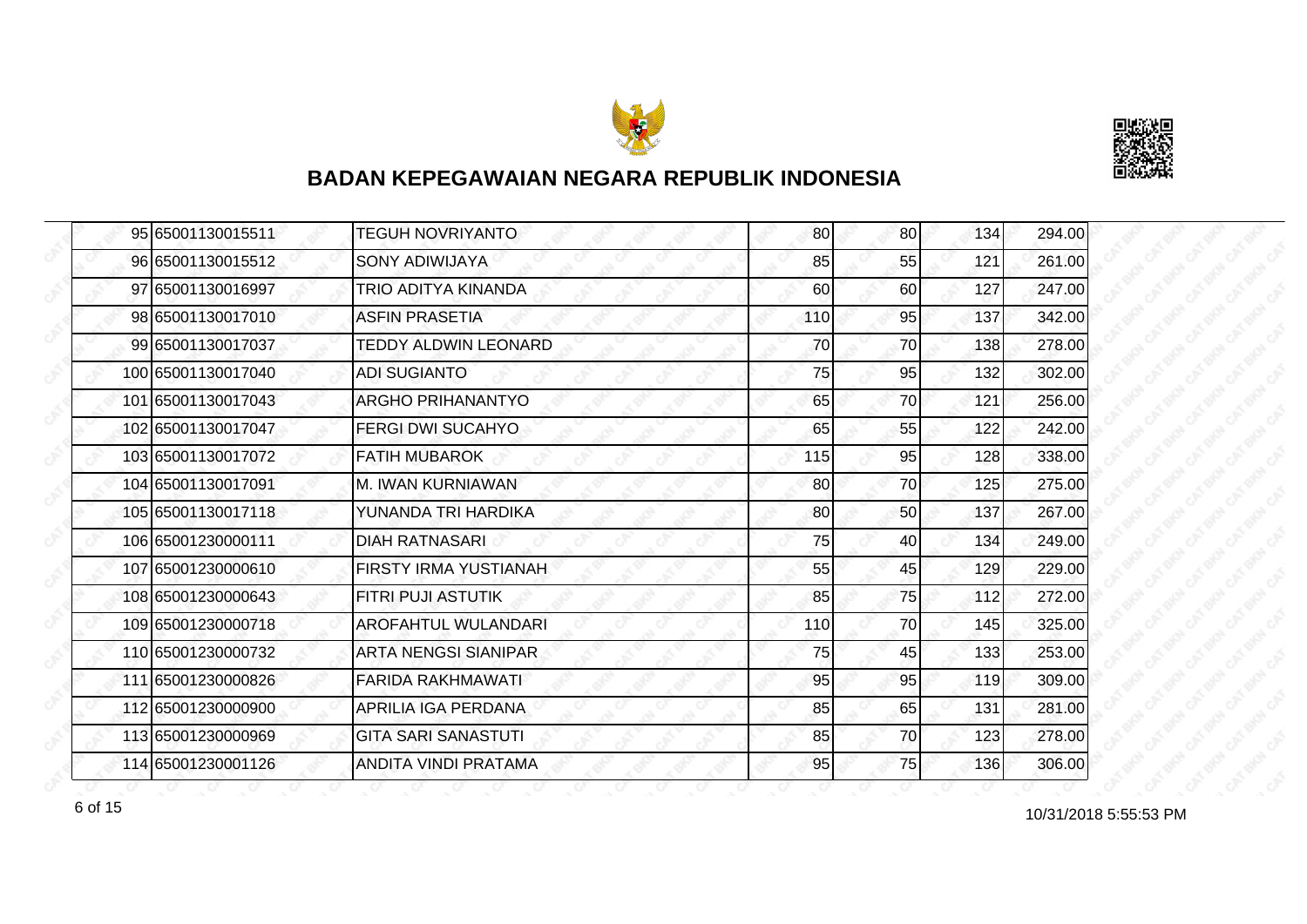



| 115 65001230001229 | <b>RAHMAWATI</b>             | 65  | 45  | 141 | 251.00 |
|--------------------|------------------------------|-----|-----|-----|--------|
| 116 65001230001395 | <b>DINA ARDINATUZ ZUHRO</b>  | 110 | 105 | 134 | 349.00 |
| 117 65001230001518 | <b>AGNES NOVIATI</b>         | 100 | 85  | 135 | 320.00 |
| 118 65001230001718 | SONYA GIOVANI SWANJAYA       | 90  | 80  | 130 | 300.00 |
| 119 65001230001985 | SHINTA DEWI AMBAR SARI       | 55  | 80  | 126 | 261.00 |
| 120 65001230002098 | ALYA MAY R                   | 90  | 75  | 143 | 308.00 |
| 121 65001230002227 | UUN PRIMANGESTI NINGSIH      | 65  | 45  | 122 | 232.00 |
| 122 65001230002869 | <b>IMELDA DIANA</b>          | 105 | 50  | 134 | 289.00 |
| 123 65001230002951 | FATHIRNA ARIFANI             | 85  | 95  | 134 | 314.00 |
| 124 65001230003277 | OKI ASKA NAILA IKHWATI       | 105 | 55  | 120 | 280.00 |
| 125 65001230003571 | <b>NANDA PUSPITA AMALIA</b>  | 120 | 80  | 111 | 311.00 |
| 126 65001230003685 | RINI WISMIARNINGSIH, SE      | 100 | 65  | 129 | 294.00 |
| 127 65001230003899 | <b>ANIS SUPRAPTI</b>         | 90  | 55  | 102 | 247.00 |
| 128 65001230003910 | NABATIARA AZIZAH AZELINI     | 80  | 75  | 130 | 285.00 |
| 129 65001230004239 | <b>ADINA MUKTI</b>           | 125 | 75  | 133 | 333.00 |
| 130 65001230004699 | <b>SITI NUR MACHILLAH</b>    | 75  | 45  | 135 | 255.00 |
| 131 65001230005899 | ASTRI VONITA ARDIANTI        | 70  | 60  | 124 | 254.00 |
| 132 65001230005900 | DIANDRA SARAH NARULLITA      | 105 | 55  | 139 | 299.00 |
| 133 65001230005903 | <b>INTANIA MARETA GYANDA</b> | 75  | 75  | 136 | 286.00 |
| 134 65001230005912 | <b>MIFTAH FIRDANILLAH</b>    | 65  | 75  | 133 | 273.00 |

10/31/2018 5:55:53 PM 7 of 15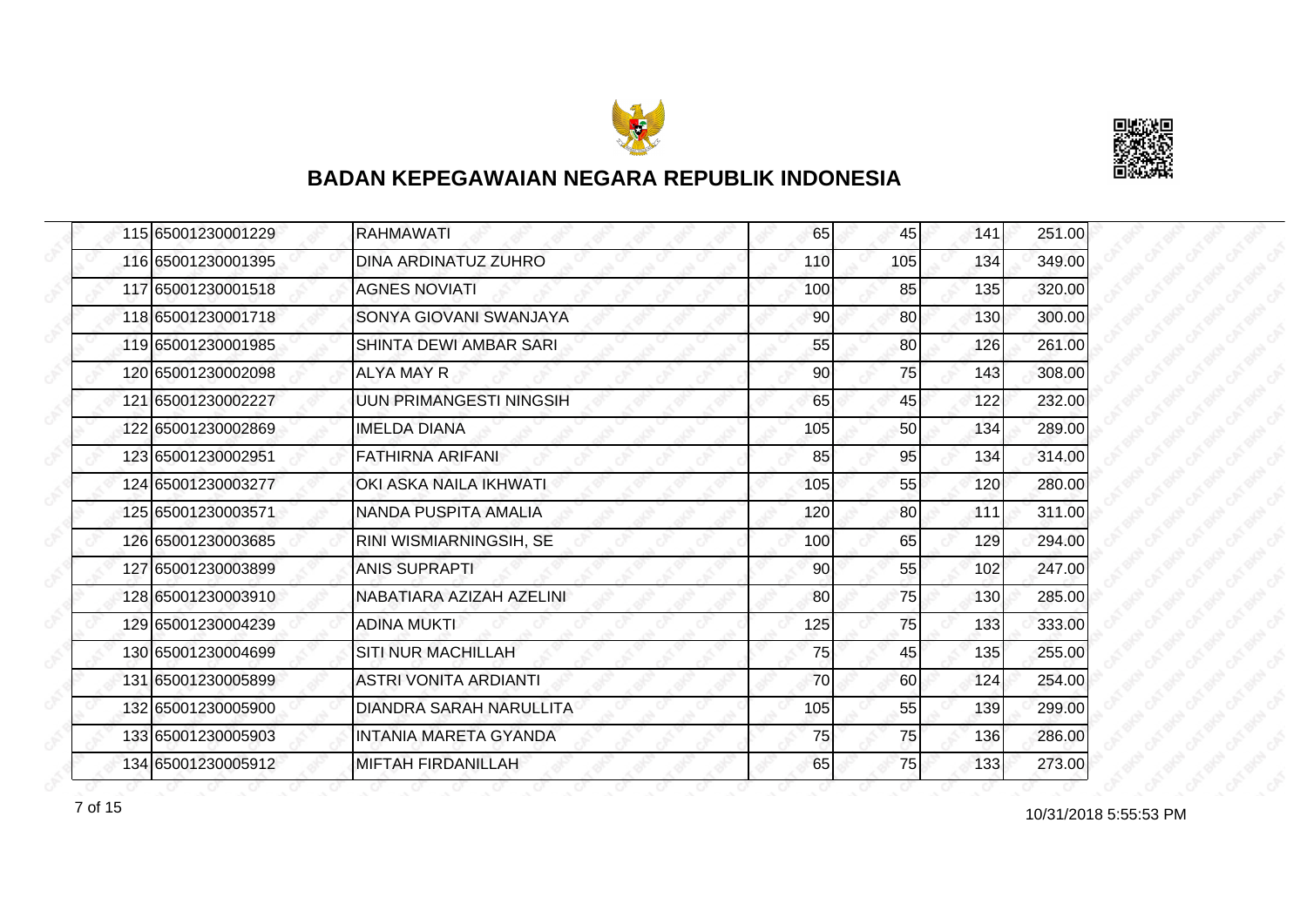



|  | 135 65001230005914 | <b>RICKA ELSE SUPRAPTO</b>         | 80  | 100 | 139 | 319.00 |
|--|--------------------|------------------------------------|-----|-----|-----|--------|
|  | 136 65001230005915 | SITI MASITHOH INDRAWATI            | 110 | 85  | 129 | 324.00 |
|  | 137 65001230007433 | <b>AYNA'UL FAUZIYAH</b>            | 115 | 90  | 129 | 334.00 |
|  | 138 65001230007447 | <b>BAIQ ROMADHONA AYU WIDARINI</b> | 125 | 90  | 138 | 353.00 |
|  | 139 65001230007464 | <b>HELMINAH</b>                    | 50  | 50  | 143 | 243.00 |
|  | 140 65001230007468 | <b>MEGA SEILFIA</b>                | 65  | 70  | 131 | 266.00 |
|  | 141 65001230007471 | <b>NABILA WIDIASTUTI</b>           | 95  | 120 | 115 | 330.00 |
|  | 142 65001230007476 | <b>NOVI ERMAWATI</b>               | 85  | 60  | 143 | 288.00 |
|  | 143 65001230008857 | <b>HONEY DESY ARRISTA</b>          | 115 | 85  | 126 | 326.00 |
|  | 144 65001230009620 | <b>ZUMILDA</b>                     | 50  | 65  | 118 | 233.00 |
|  | 145 65001230009629 | TRI USWATUN KHASANAH               | 120 | 75  | 145 | 340.00 |
|  | 146 65001230009695 | AYU KUSUMANING DEWI                | 70  | 70  | 122 | 262.00 |
|  | 147 65001230009709 | <b>PALUPI BASUNDARI</b>            | 80  | 95  | 136 | 311.00 |
|  | 148 65001230009713 | AYU RAHMADHANI                     | 70  | 70  | 128 | 268.00 |
|  | 149 65001230009717 | <b>BERLIAN FEBRIARTIO SAPUTRI</b>  | 90  | 50  | 139 | 279.00 |
|  | 150 65001230009732 | <b>LADY VIRONICA JANIAR</b>        | 95  | 90  | 137 | 322.00 |
|  | 151 65001230009737 | NADIYA KAMILAH                     | 65  | 50  | 116 | 231.00 |
|  | 152 65001230009740 | NOVENTA HANANI ERIZCHANURA         | 100 | 110 | 133 | 343.00 |
|  | 153 65001230009751 | RONA MARTHA KUSUMA WARDHANI        | 115 | 85  | 133 | 333.00 |
|  | 154 65001230009789 | <b>NURIL AFRILIA</b>               | 80  | 65  | 132 | 277.00 |

8 of 15 **10/31/2018** 5:55:53 PM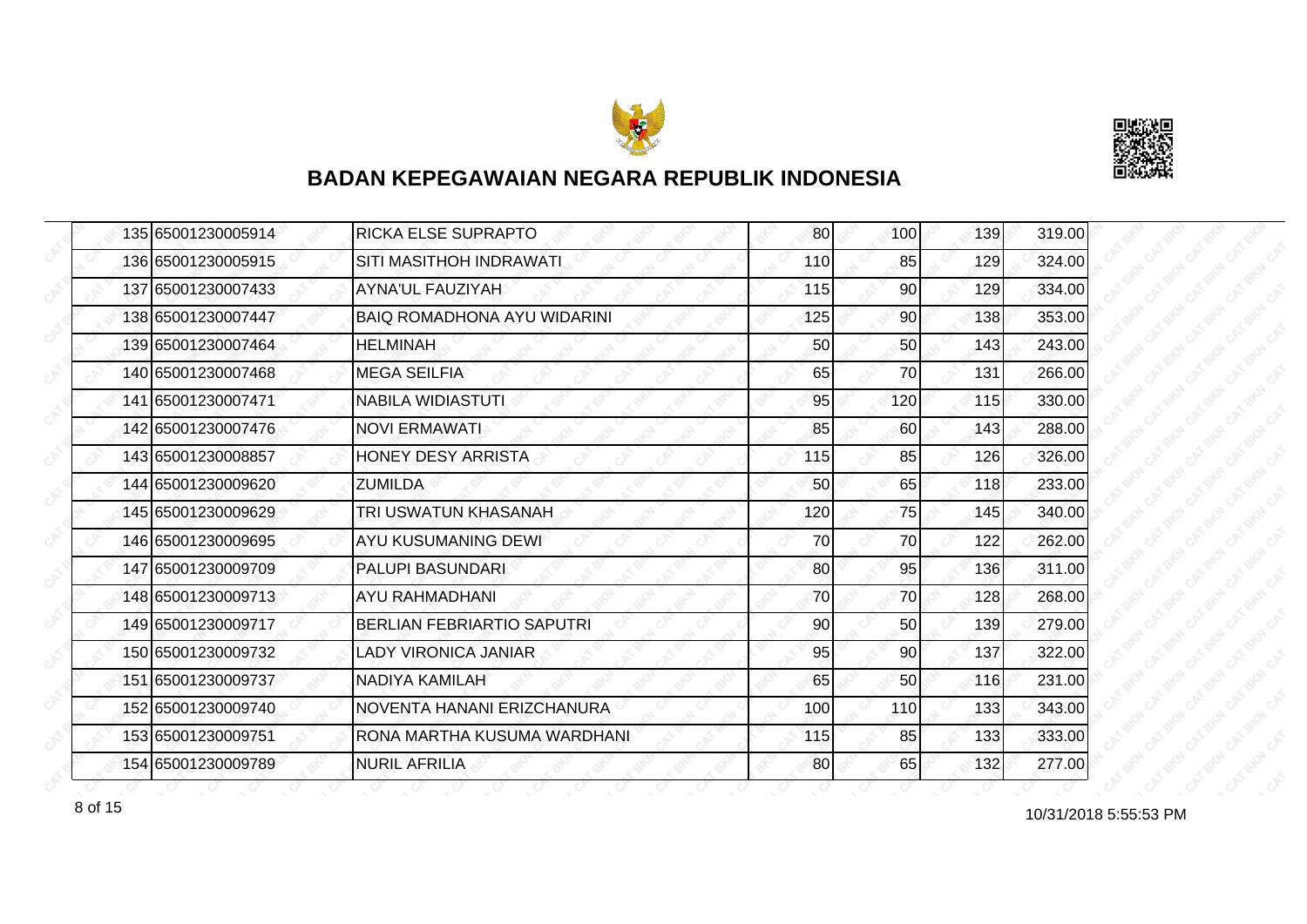



| 155 65001230009793 | <b>FITA FEBRIANA</b>           | 95  | <b>70</b> | 109 | 274.00 |
|--------------------|--------------------------------|-----|-----------|-----|--------|
| 156 65001230009815 | <b>FADHILLAH SHANTIKA</b>      | 75  | 100       | 129 | 304.00 |
| 157165001230009842 | CITRA ASTI ASWANDANI           | 110 | 95        | 117 | 322.00 |
| 158 65001230011250 | <b>ANISA DYAN PRATIWI</b>      | 100 | 115       | 128 | 343.00 |
| 159 65001230011284 | DIEN IZZATI SABRINA            | 80  | 85        | 142 | 307.00 |
| 160 65001230011319 | <b>HAPPY FARIDHA ARIANTY</b>   | 115 | 100       | 135 | 350.00 |
| 161 65001230011409 | MEGA WAHYU WULANDARI           | 85  | 85        | 124 | 294.00 |
| 162 65001230011419 | IMELINDA WULANDARI             | 70  | 60        | 130 | 260.00 |
| 163 65001230011423 | NASTASZYA AYU FRISKANDINI      | 100 | 70        | 123 | 293.00 |
| 164 65001230011429 | NOORMA WIDYA RAHMAWANTI        | 80  | 70        | 132 | 282.00 |
| 165165001230011448 | ROVINA DARMASANTI              | 100 | 60        | 126 | 286.00 |
| 166 65001230011459 | <b>SELVIONITA DAIMAN PUTRI</b> | 70  | 90        | 112 | 272.00 |
| 167 65001230011463 | SHINTA YULIA ADITIYA W         | 70  | 65        | 119 | 254.00 |
| 168 65001230011741 | <b>INA RIAWATI</b>             | 75  | 55        | 114 | 244.00 |
| 169 65001230011881 | <b>NUR INDAH RACHMAWATI</b>    | 65  | 25        | 122 | 212.00 |
| 170 65001230012862 | <b>DWI MOLLYTA</b>             | 105 | 85        | 133 | 323.00 |
| 171 65001230014398 | AMALIA RACHMAWATI              | 105 | 95        | 122 | 322.00 |
| 172 65001230014405 | AMEL INTAN PRATIWI             | 110 | 95        | 136 | 341.00 |
| 173 65001230014410 | ANISA DEVY PERMATASARI         | 125 | 105       | 146 | 376.00 |
| 174 65001230014416 | ANISA DWI NOVITASARI           | 60  | 60        | 113 | 233.00 |

10/31/2018 5:55:53 PM 9 of 15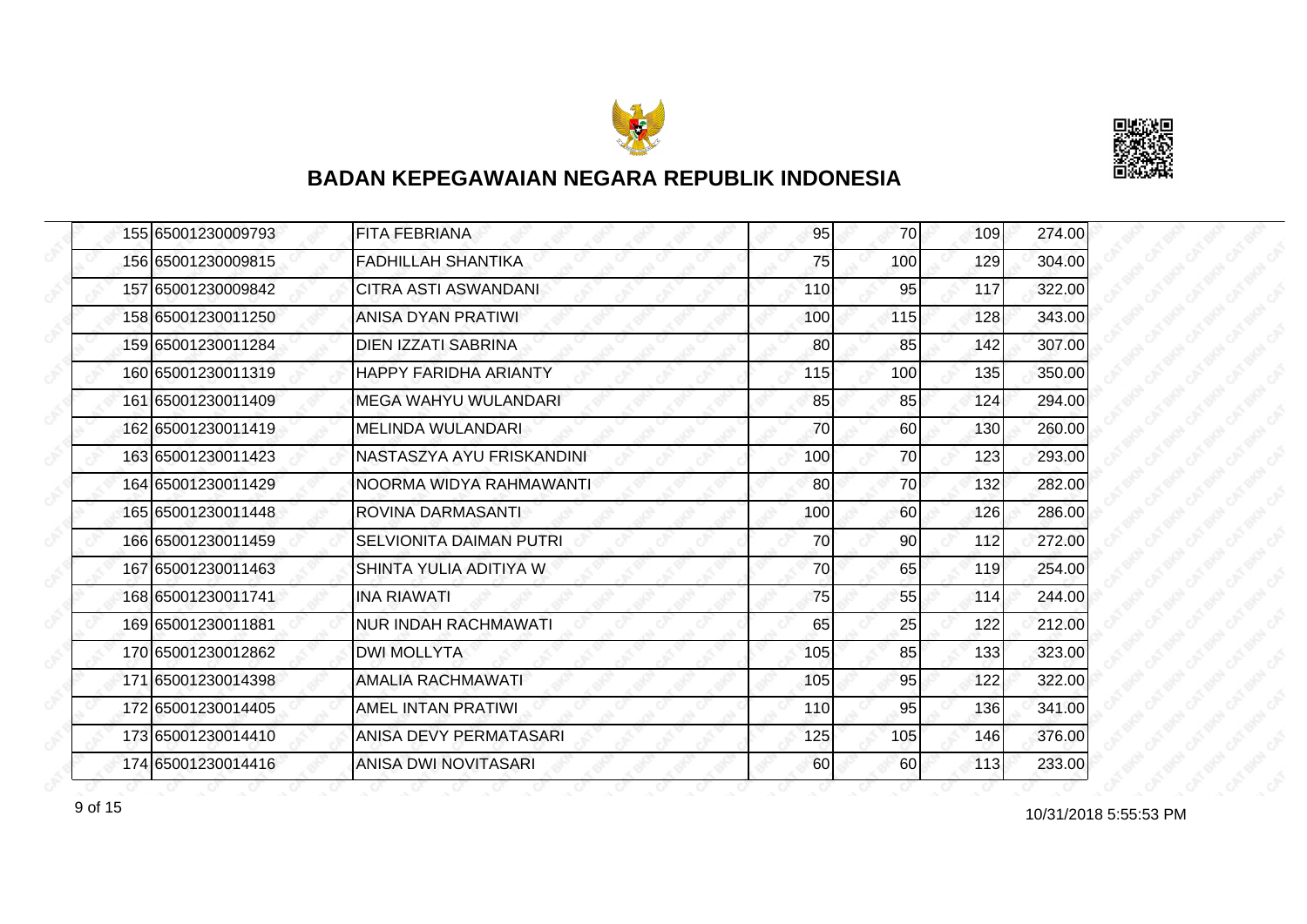



| 175 65001230014423 | <b>CYNTHIA DEVI SANTIAR</b>          | 75  | 80              | 148 | 303.00 |
|--------------------|--------------------------------------|-----|-----------------|-----|--------|
| 176 65001230014425 | <b>FAUZIYYAH SUKMAWATI KURNIAWAN</b> | 100 | 120             | 116 | 336.00 |
| 177 65001230014534 | IKA LAILATUL JANNAH                  | 90  | 85              | 136 | 311.00 |
| 178 65001230014540 | <b>MIRANTI PERMATA SARI</b>          | 85  | 65              | 127 | 277.00 |
| 179 65001230014583 | YENI TRISNAWATI                      | 75  | 50              | 118 | 243.00 |
| 180 65001230014903 | <b>ARGA PRATI DHINA</b>              | 85  | 100             | 124 | 309.00 |
| 181 65001230014904 | DAUTY FITRI SURYANINGTYAS            | 100 | 75I             | 126 | 301.00 |
| 182 65001230014907 | FATHIA RIZKY ANANDA                  | 75  | 100             | 138 | 313.00 |
| 183 65001230014910 | <b>HIDAYANTI</b>                     | 75  | 75              | 130 | 280.00 |
| 184 65001230014912 | <b>INNEKE BAHTIAR AYU ROSALINA</b>   | 95  | 95              | 134 | 324.00 |
| 185 65001230014914 | NINA APRILLIYA RAHMAWATI             | 85  | 90              | 145 | 320.00 |
| 186 65001230014920 | ROSIANA RAHMAWATI MUJILESTARI        | 100 | 65              | 118 | 283.00 |
| 187 65001230014927 | <b>WAHYU KURNIANA</b>                | 90  | 85              | 125 | 300.00 |
| 188 65001230014929 | YENI NUR HIDAYATI                    | 95  | 70              | 107 | 272.00 |
| 189 65001230014930 | YERRY TRI ANJARWATI                  | 75  | 75              | 140 | 290.00 |
| 190 65001230014934 | <b>ZENI NUR FARIDA</b>               | 65  | 95              | 138 | 298.00 |
| 191 65001230015352 | NAFISATUL AMNIA                      | 70  | 100             | 113 | 283.00 |
| 192 65001230017430 | <b>INDANA ZULFA</b>                  | 75  | 65              | 135 | 275.00 |
| 193 65001230017658 | CHANDRA DEWI KARTIKA SARI            | 95  | 70              | 134 | 299.00 |
| 194 65001230017662 | <b>DEWI PUSPITASARI</b>              | 75  | 80 <sup>1</sup> | 129 | 284.00 |

10/31/2018 5:55:53 PM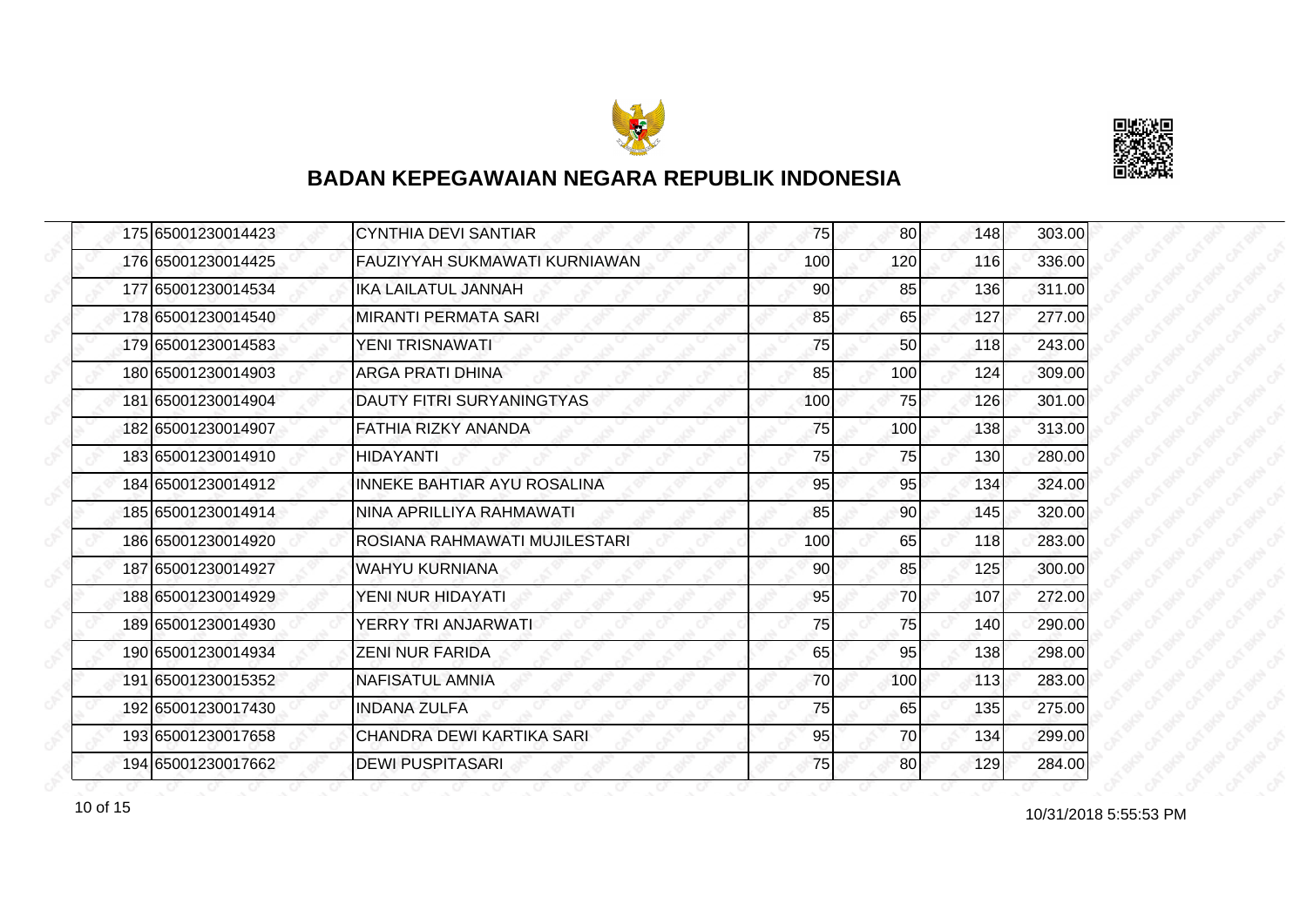



| 195 65001230017667 | <b>FIKRIYA SHOFIYAH</b>        | 105 | 105             | 147 | 357.00 |
|--------------------|--------------------------------|-----|-----------------|-----|--------|
| 196 65001230017674 | KORI WIJAYANTI                 | 85  | 110             | 143 | 338.00 |
| 197 65001230017678 | <b>LENY TRIWIYANTI</b>         | 95  | 65              | 126 | 286.00 |
| 198 65001230017680 | MAULINATUL FITRIYAH            | 110 | 85              | 141 | 336.00 |
| 199 65001230017683 | <b>MEGA CASTRENANINGTYAS</b>   | 70  | 110             | 126 | 306.00 |
| 200 65001230017684 | <b>NURLIVIA SILVIANI</b>       | 85  | 65              | 127 | 277.00 |
| 201 65001230017688 | <b>OLYVIA RIZKA</b>            | 90  | 60              | 138 | 288.00 |
| 202 65001230017692 | <b>RAISA DIAN</b>              | 110 | 80              | 148 | 338.00 |
| 203165001230017696 | <b>RATIH DWI RINDIANI</b>      | 45  | 75              | 126 | 246.00 |
| 204 65001230017700 | RATIH FIBRINA DWIYANTI         | 75  | 85              | 147 | 307.00 |
| 205 65001230017709 | <b>RUTH CASARENA SARAGIH</b>   | 125 | 85              | 135 | 345.00 |
| 206165001230017728 | TERESIA MERRY CHRISDYASTUTI    | 95  | 75              | 121 | 291.00 |
| 207 65001230018879 | AJENG DESY PUSPITA GANI        | 100 | 85              | 149 | 334.00 |
| 208 65001230018896 | <b>AYU WULAN SARI</b>          | 45  | 40              | 112 | 197.00 |
| 209 65001230018900 | <b>DESY TRISNASARI</b>         | 90  | 95              | 137 | 322.00 |
| 210 65001230018930 | <b>LUH MAYA SUSANTI</b>        | 90  | 60              | 125 | 275.00 |
| 211 65001230018935 | <b>METHA INDRIYANI</b>         | 95  | 80              | 118 | 293.00 |
| 212 65001230018943 | NABILLA RIZKA ARDIANI          | 85  | 95              | 120 | 300.00 |
| 213 65001230018947 | <b>NURNAS KAVILA ELNUNG</b>    | 105 | 90              | 127 | 322.00 |
| 214 65001230018955 | <b>VIRGYANIS PRASTICA DEWI</b> | 105 | 90 <sub>l</sub> | 145 | 340.00 |

11 of 15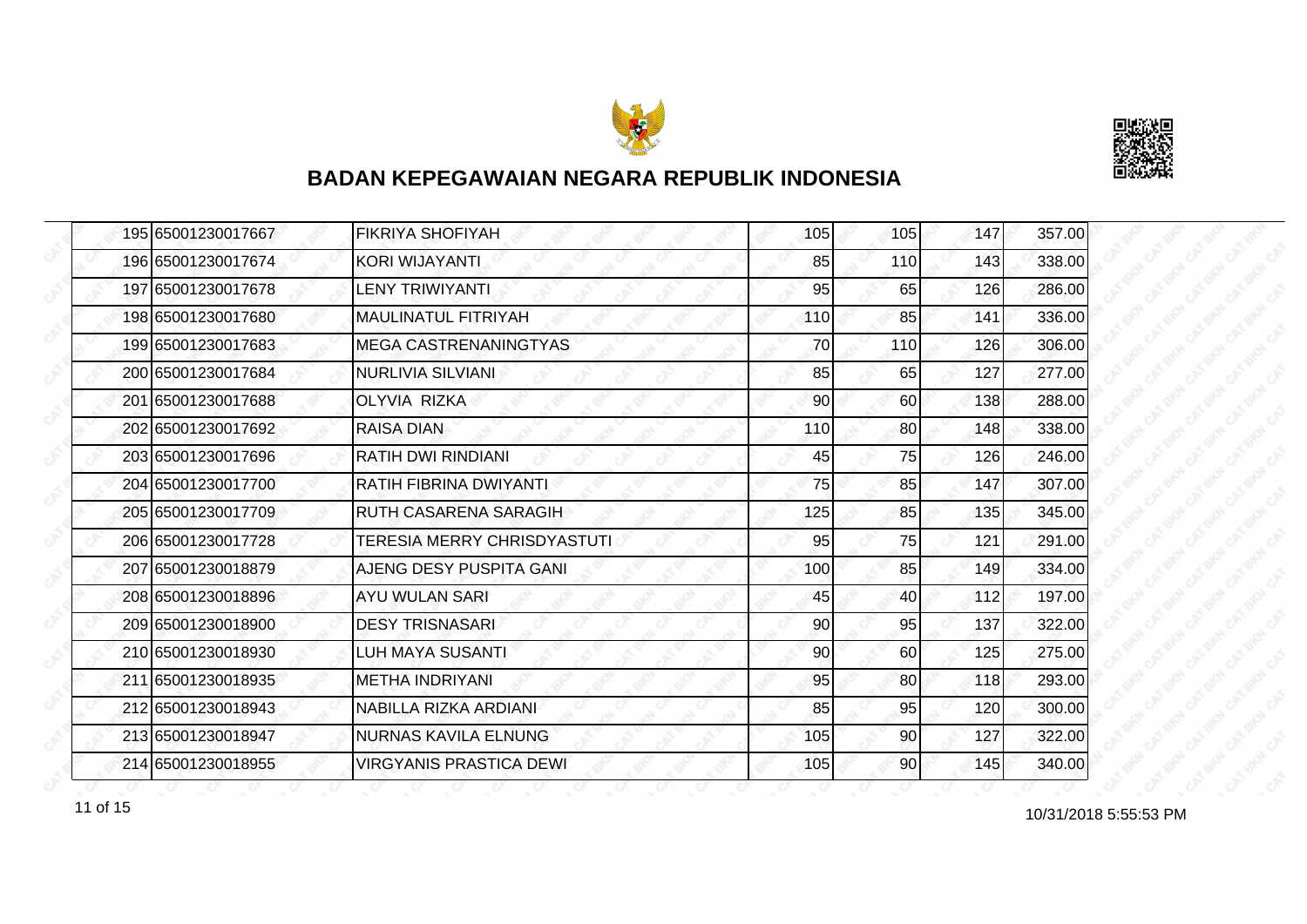



|  | 215 65001230018962 | WIDY ARNI ASTUTI                | 75  | 85              | 133 | 293.00 |
|--|--------------------|---------------------------------|-----|-----------------|-----|--------|
|  | 216 65001230018966 | YULIANA TRI WAHYUNINGTYAS       | 100 | 80              | 121 | 301.00 |
|  | 217 65001230021008 | FIKRIYYAH AZIZAH                | 75  | 90              | 134 | 299.00 |
|  | 218 65001230023476 | <b>AYU SETYO RINI</b>           | 115 | 105             | 142 | 362.00 |
|  | 219 65001230023479 | ATHIFAH NUR ISLAMIATI           | 55  | 60              | 131 | 246.00 |
|  | 220 65001230023563 | <b>DINA PUTRI ANGGRAINL</b>     | 65  | 120             | 125 | 310.00 |
|  | 221 65001230023593 | <b>I.G.A INTAN KUSUMA SARI</b>  | 40  | 60              | 139 | 239.00 |
|  | 222 65001230023596 | KURNIA HIJRIAH AGUSTIN          | 115 | 100             | 78  | 293.00 |
|  | 223 65001230023599 | <b>LENI SETIOWATI</b>           | 110 | 95              | 143 | 348.00 |
|  | 224 65001230023605 | <b>LUCHAISYIAH WARSITO</b>      | 105 | 90              | 145 | 340.00 |
|  | 225165001230023646 | IDFIZATI MERYSTIAYU RAHMADHANIA | 60  | 75              | 135 | 270.00 |
|  | 226 65001230023650 | NIKEN WIDYAH ASTIKA ISWAHYUDI   | 75  | 95              | 127 | 297.00 |
|  | 227 65001230023669 | <b>ANGGI PUTRI SUSANTI</b>      | 80  | 90 <sub>0</sub> | 97  | 267.00 |
|  | 228165001230023729 | SELLA APRILLIA PERMATASARI      | 85  | 55              | 144 | 284.00 |
|  | 229 65001230023758 | <b>ERNY JOHAN</b>               | 85  | 50              | 134 | 269.00 |
|  | 230 65001230023827 | <b>ANIS EKOWATI</b>             | 105 | 90              | 124 | 319.00 |
|  | 231 65001230023830 | ANNISA LUTHFIANA PRATIWI        | 95  | 80              | 125 | 300.00 |
|  | 232165001230023831 | <b>BRILIAN MARDIASTI</b>        | 105 | 105             | 142 | 352.00 |
|  | 233 65001230023839 | FEIBE DWI CAHYANTI              | 70  | 85              | 123 | 278.00 |
|  | 234 65001230023844 | <b>HERLINA AGUSTIN</b>          | 80  | 70              | 141 | 291.00 |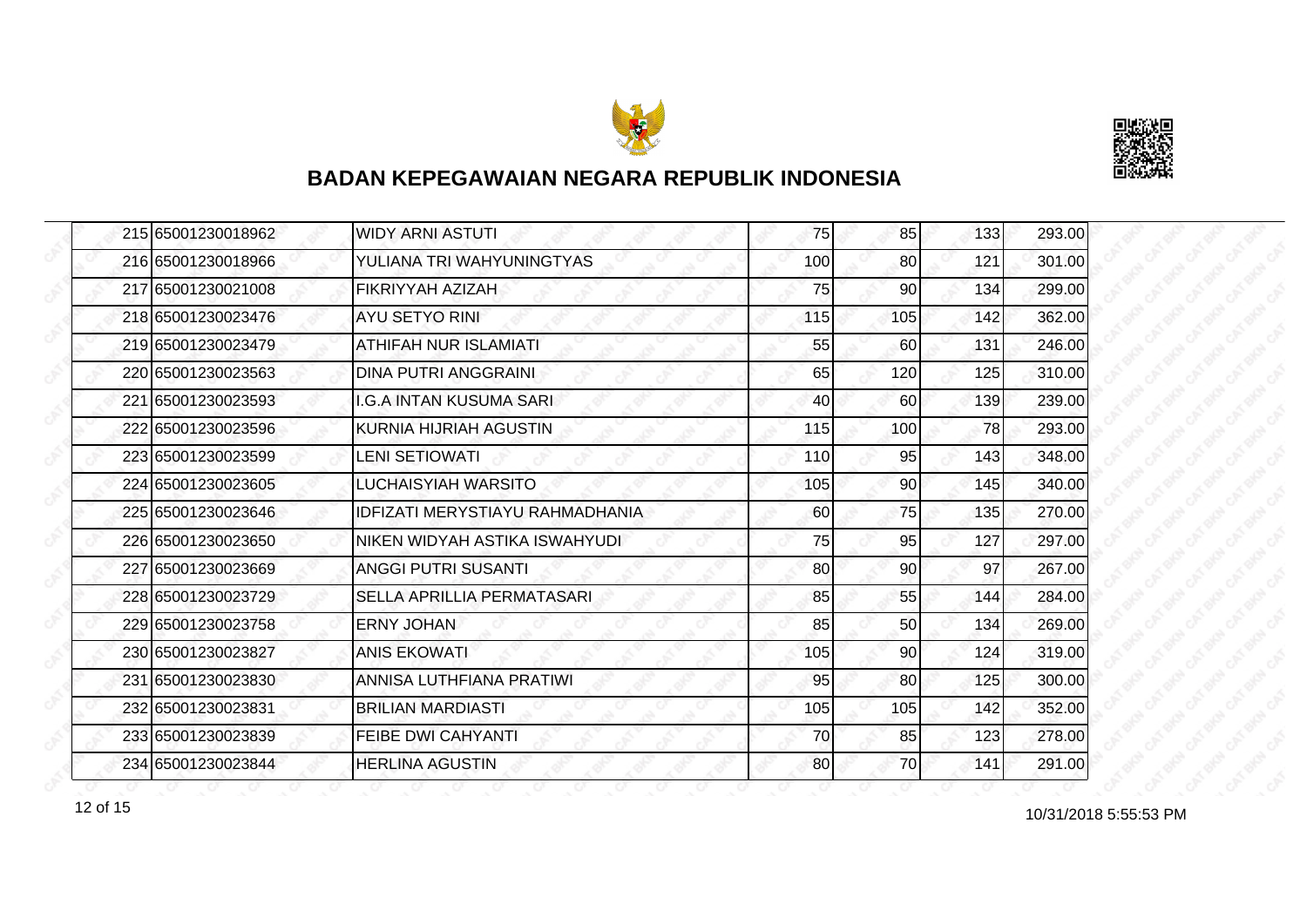



| 235 65001230023845 | <b>HESTY INGGRIANI</b>          | 100 | 90 <sub>l</sub> | 136 | 326.00 |
|--------------------|---------------------------------|-----|-----------------|-----|--------|
| 236 65001230023850 | <b>JAYANTI PRILIANI</b>         | 90  | 85              | 126 | 301.00 |
| 237 65001230023855 | LUSIANA AGUSTIN                 | 100 | 80              | 159 | 339.00 |
| 238 65001230023862 | <b>NADYA LARASATI</b>           | 90  | 125             | 112 | 327.00 |
| 239 65001230023866 | NOFITA DWI NUR INDAHSARI        | 125 | 50              | 131 | 306.00 |
| 240 65001230023868 | NURTA YUWANITA                  | 90  | 100             | 129 | 319.00 |
| 241 65001230023890 | <b>RIZKI PUTRI APRILIA</b>      | 80  | 50              | 135 | 265.00 |
| 242 65001230023906 | <b>VENY AMBAR WULANDARI</b>     | 115 | 55              | 117 | 287.00 |
| 243 65001230023909 | <b>WICHA DEWI RAHAYU</b>        | 60  | 80              | 119 | 259.00 |
| 244 65001230023980 | <b>OLAVIA FRANI</b>             | 60  | 90              | 132 | 282.00 |
| 245 65001230023983 | PUTRI PRAMITA SARI              | 85  | 80              | 125 | 290.00 |
| 246 65001230023984 | <b>SILVI FARADIBAH AGUSTIN</b>  | 60  | 50              | 139 | 249.00 |
| 247 65001230023990 | YUSTIKA FEBRIANA RACHMANDANI.   | 105 | 95              | 150 | 350.00 |
| 248 65001230024011 | DESTA HUSNUL ATHIYYAH           | 65  | 75              | 129 | 269.00 |
| 249 65001230024033 | <b>MUKHLIS SHOFIYATI FITRIA</b> | 80  | 70              | 121 | 271.00 |
| 250 65001230024036 | <b>INEKE DWI KARTIKA SARI</b>   | 60  | 80              | 138 | 278.00 |
| 251 65001230026068 | SAJIDA AZA ROHMI                | 90  | 35              | 121 | 246.00 |
| 252 65001230026074 | STEFANI DWI HARBUN AGRESTIN     | 75  | 65              | 147 | 287.00 |
| 253 65001230026084 | <b>VEBIAN INDRIATI</b>          | 100 | 105             | 127 | 332.00 |
| 254 65001230026097 | FIRININTA ARUM ADEA             | 85  | 115             | 129 | 329.00 |

10/31/2018 5:55:53 PM 13 of 15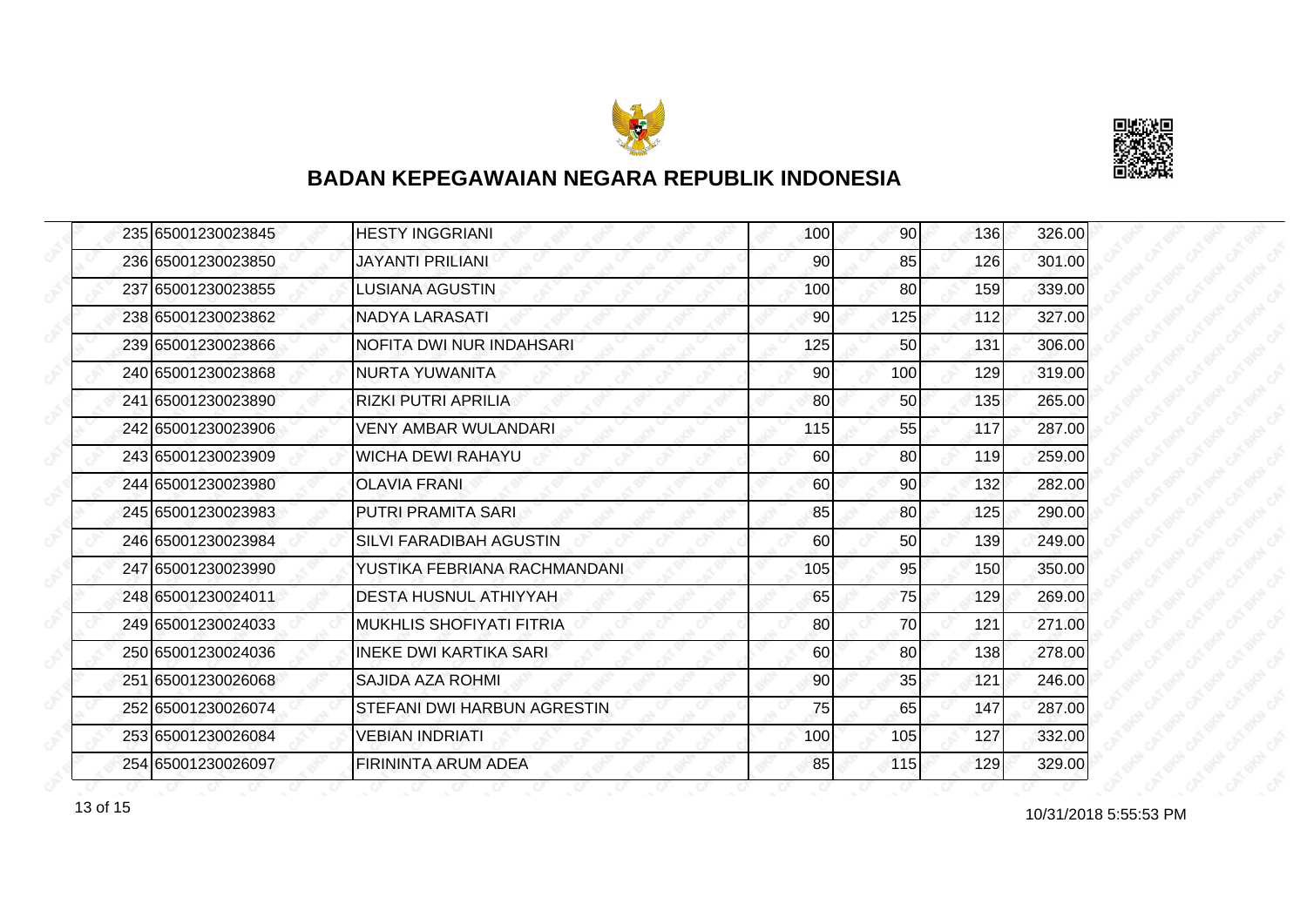



|  | 255 65001230026111 | LESTARI YUNIAR ANGGRAENI     | 65  | 55  | 116 | 236.00 |
|--|--------------------|------------------------------|-----|-----|-----|--------|
|  | 256 65001230026114 | LILIK ERVIANA                | 100 | 75  | 145 | 320.00 |
|  | 257 65001230026118 | <b>NUNING YANUAR</b>         | 95  | 65  | 143 | 303.00 |
|  | 258 65001230026125 | <b>RENI MIRANTINI</b>        | 75  | 60  | 136 | 271.00 |
|  | 259 65001230026129 | SETYOWATI NURJAYANTI         | 75  | 70I | 137 | 282.00 |
|  | 260 65001230026136 | <b>ANDITA PRIHAT SEPTIAN</b> | 80  | 40  | 138 | 258.00 |
|  | 261 65001230026158 | PARAMITA DEVI CAHYA PUTRI    | 90  | 70I | 139 | 299.00 |
|  | 262 65001230026160 | <b>NELCI DOLFINA JAPARI</b>  | 75  | 70  | 132 | 277.00 |
|  | 263 65001230026168 | ANIFATUL HODRIYAH            | 65  | 45  | 126 | 236.00 |
|  | 264 65001230026191 | <b>NOR AFIFAH</b>            | 70  | 70  | 129 | 269.00 |
|  | 265 65001230026197 | <b>SITI NURJANNAH</b>        | 45  | 50  | 126 | 221.00 |
|  | 266 65001230027139 | SYABELLA MARDIYUANI AMINNI   | 90  | 75  | 136 | 301.00 |
|  | 267 65001230027865 | <b>NUR HAMIDAH</b>           | 100 | 85  | 129 | 314.00 |
|  | 268 65001230027868 | SEKAR AJENG SAVITASARI       | 105 | 75  | 125 | 305.00 |
|  | 269 65001230027881 | YUSNIA RISANTI               | 90  | 75  | 122 | 287.00 |
|  | 270 65001230027979 | DIANA NAWATI WIJAYA          | 60  | 50  | 138 | 248.00 |
|  | 271 65001230028018 | UMMI RACHMAWATI. S.E         | 75  | 85  | 131 | 291.00 |